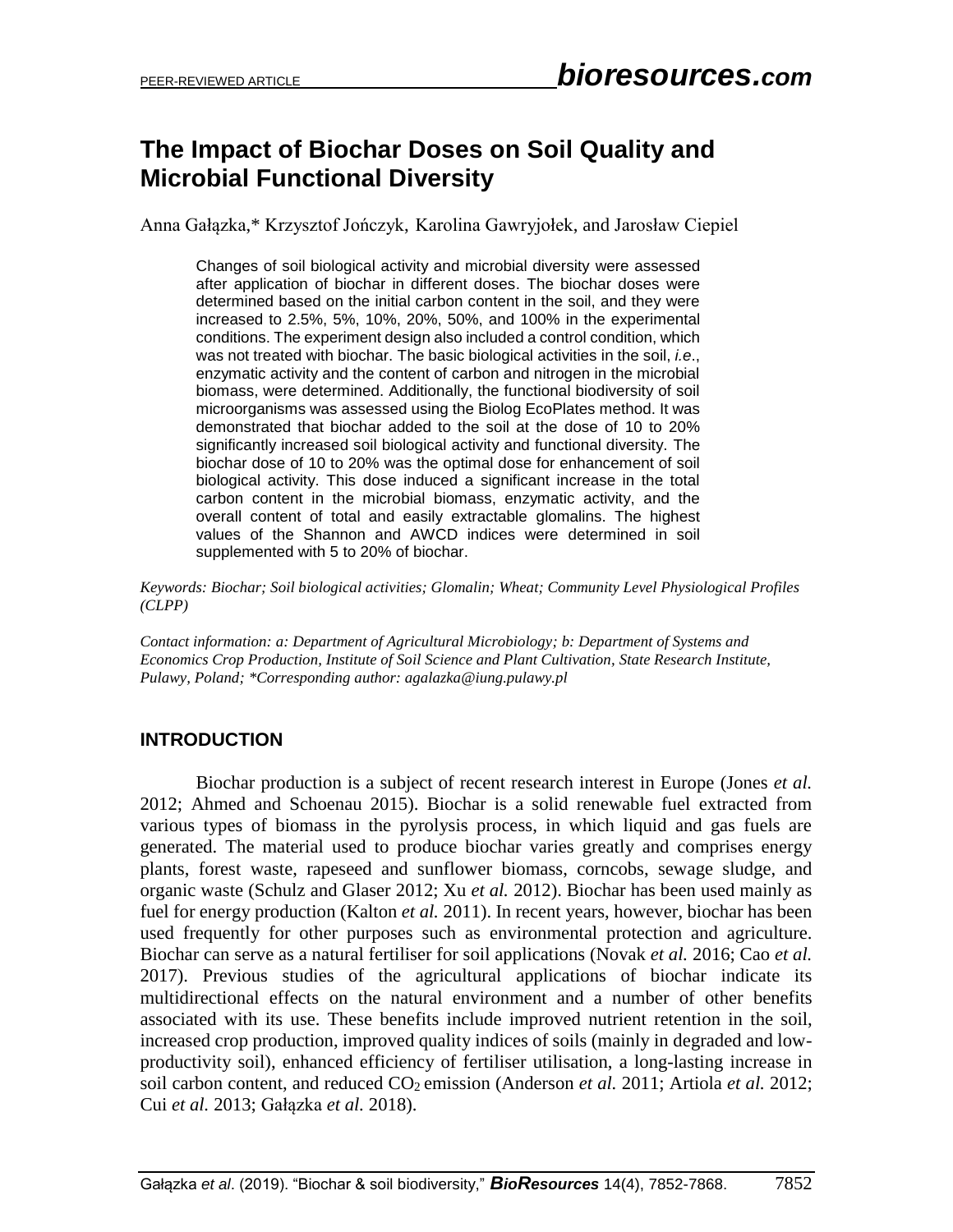Biochar has a positive effect on soil quality and yields of plants (Solaiman *et al.* 2011; Jones *et al.* 2012; Shi *et al.* 2015; Meng *et al.* 2019). Biochar application can enhance the organic matter content in soil, which leads to increased soil fertility (Xu *et al*. 2012). Gebremedhin *et al*. (2015) demonstrated a beneficial effect of biochar on the yield and traits of the wheat yield structure. The application of biochar at a dose of  $4t \cdot ha^{-1}$  resulted in an increase in grain and straw yields, compared with the control. Biomass introduced into the soil exerts a positive impact on the formation of a strong sorption complex, which is especially important in the case of light soils. However, the application of large quantities of biomass and decomposition thereof by microorganisms releases organic acids, leading to increased acidification of soils (Jones *et al.* 2012). The benefits of using biochar are: increased bioavailability of nutrients, increased soil pH, exchange of cations, and increased activity and number of microorganisms (Mierzwa-Hersztek *et al.* 2019).

The addition of biochar has a positive effect on soil microorganisms, which play a key role in soil structure and function. Microorganisms are good indicators of soil quality due to their participation in many biochemical processes, essential for the environment and ecological functions of the soil (Furtak *et al*. 2017). Biochar supports the activity of many soil microorganisms that are important for agriculture. The porous structure of biochar serves as a suitable habitat for many microorganisms, providing them with carbon, energy, and minerals (Anderson *et al.* 2011; Kolton *et al.* 2011; Jones *et al.* 2012; Fletcher *et al.* 2014).

Bacterial growth and abundance may be associated with the sorption surface of biochar, and bacteria can be attached to biochar particles in a variety of ways. With its sorption properties, biochar also protects microorganisms against drought. Seasonal periods of drought in soils that are not supplemented with biochar can lead to stress and, hence, reduce the activity of certain bacteria. Woolf (2008) demonstrated that biochar exerts a positive effect on the mycorrhiza and production of mycorrhizal glomalin, *i.e*., a glycoprotein stabilising soil structure.

Given the necessity to improve the greenhouse gas (GHG) balance, sustain the increase in the soil carbon content, and include agriculture as an important sector in the production of energy from renewable sources, the agricultural application of biochar is promising (Cui *et al.* 2013; Fletcher *et al.* 2014). Despite the benefits of using biochar in agriculture, the current knowledge in this field is fragmentary and insufficient. An additional problem in investigations of biochar and determination of doses that are best suited for production and environmental effects is the large variety of biochar forms that can be applied in practice (diversity of fractions, sources, and origins of biochar). There are no literature reports on the assessment of the effects of biochar doses on changes in the soil and, especially, in the structure and function of soil microorganisms. The choice of an appropriate dose of biochar has economic importance; additionally, it should focus on maintenance of soil biological activity and prevention of loss of biodiversity in the soil environment. Although some research has been conducted to assess the properties and possibilities of using biochar in agriculture, the problem of its impact on the biological activity of soil is unclear. This is evidenced by the limited number of reports on biochar doses and their impact on the comprehensive assessment of soil microbiology. The control of microbial processes occurring in soil supplemented with biochar is essential.

The aim of the study was to assess the effect of application of different biochar doses on soil biological activity and the functional biodiversity of soil microorganisms.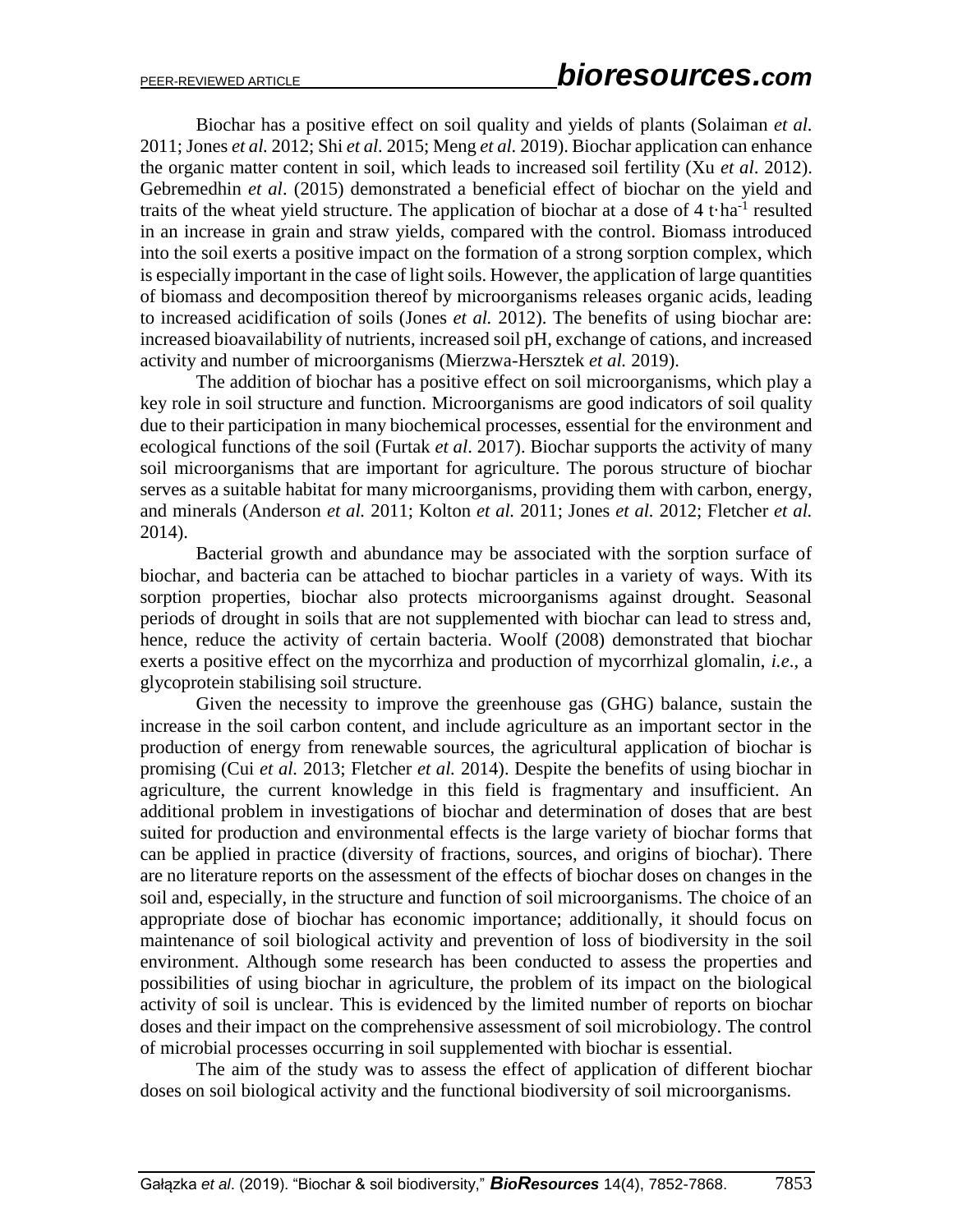## **EXPERIMENTAL**

## **Materials**

#### *Field experiment*

The research was conducted on the only available Polish biochar manufactured on a large scale in the pyrolysis process and patented by FLUID S.A. (Sędziszów, Poland).

The biochar was originated from pyrolysis of wood (various types of wooden parts – deciduous and coniferous wood) and constituted a heterogeneous structure. The biochar composition was as follows: dry mass  $96.6\%$ ; P<sub>2</sub>O<sub>5</sub> 83.9 mg/100 g; K<sub>2</sub>O 356 mg/100 g; Mg 15.37 mg/100 g; Ca 21.77 g/kg; C 72.63%.

The investigations were carried out in a micro-plot experiment in the period 2016 to 2018. The 1  $m<sup>2</sup>$  micro-plots were filled with luvisols with the particle size distribution of strong loamy sand with the preservation of soil genetic zones.

The experiments were conducted in seven plots supplemented with different doses of biochar. The doses were determined based on the initial carbon content in the soil (1.5% of humus, which corresponds to 0.87% of C in the soil) and increased in individual objects by 2.5%, 5%, 10%, 20%, 50%, and 100% (Table 1).

| Combination | Biochar doses [kg/m <sup>2</sup> ] |  |  |
|-------------|------------------------------------|--|--|
| Control     |                                    |  |  |
| 2.5%        | 0.21                               |  |  |
| 5%          | 0.42                               |  |  |
| 10%         | 0.85                               |  |  |
| 20%         | 1.70                               |  |  |
| 50%         | 4.24                               |  |  |
| 100%        | 8.48                               |  |  |

**Table 1.** Micro-plot Experiment: Applied Biochar Doses

The experiment design also included a control plot with no biochar addition. Biochar was mixed evenly in the 0 to 25 cm soil layer. In the analysed period, winter triticale and spring wheat were grown in 2017 and 2018, respectively. The same agrotechnical treatments of fertilisation and plant protection were applied in all plots. Soil samples for the microbial analyses were collected in June 2017 and 2018 in accordance with the ISO 10381-6 (2009). Soil samples for the chemical analyses were collected at the beginning of the experiment and every year after the harvest of plants. The soil samples were taken in three replicates from the 0 to 30 cm layer, sieved through a 2 mm sieve, and stored at 4 ºC until analysis. During the experiment, the meteorological conditions were controlled. Table 2 shows the monthly temperature and precipitation sums in 2017-2018.

| Sum of precipitation [mm]    |      |               |      |      |      |      |  |  |
|------------------------------|------|---------------|------|------|------|------|--|--|
|                              |      | <b>Months</b> |      |      |      |      |  |  |
| Years                        |      |               |      | VII  | VIII |      |  |  |
| 2017                         | 62   | 48            | 35   | 150  | 77   | 105  |  |  |
| 2018                         | 30   | 59            | 38   | 122  | 28   | 48   |  |  |
| Average air temperature [°C] |      |               |      |      |      |      |  |  |
| 2017                         | 7.9  | 14.7          | 18.9 | 19.4 | 20.1 | 14.1 |  |  |
| 2018                         | 13.9 | 17.8          | 19.6 | 21 1 | 21.0 | 15.5 |  |  |

**Table 2.** Meteorological Conditions during the Growing Season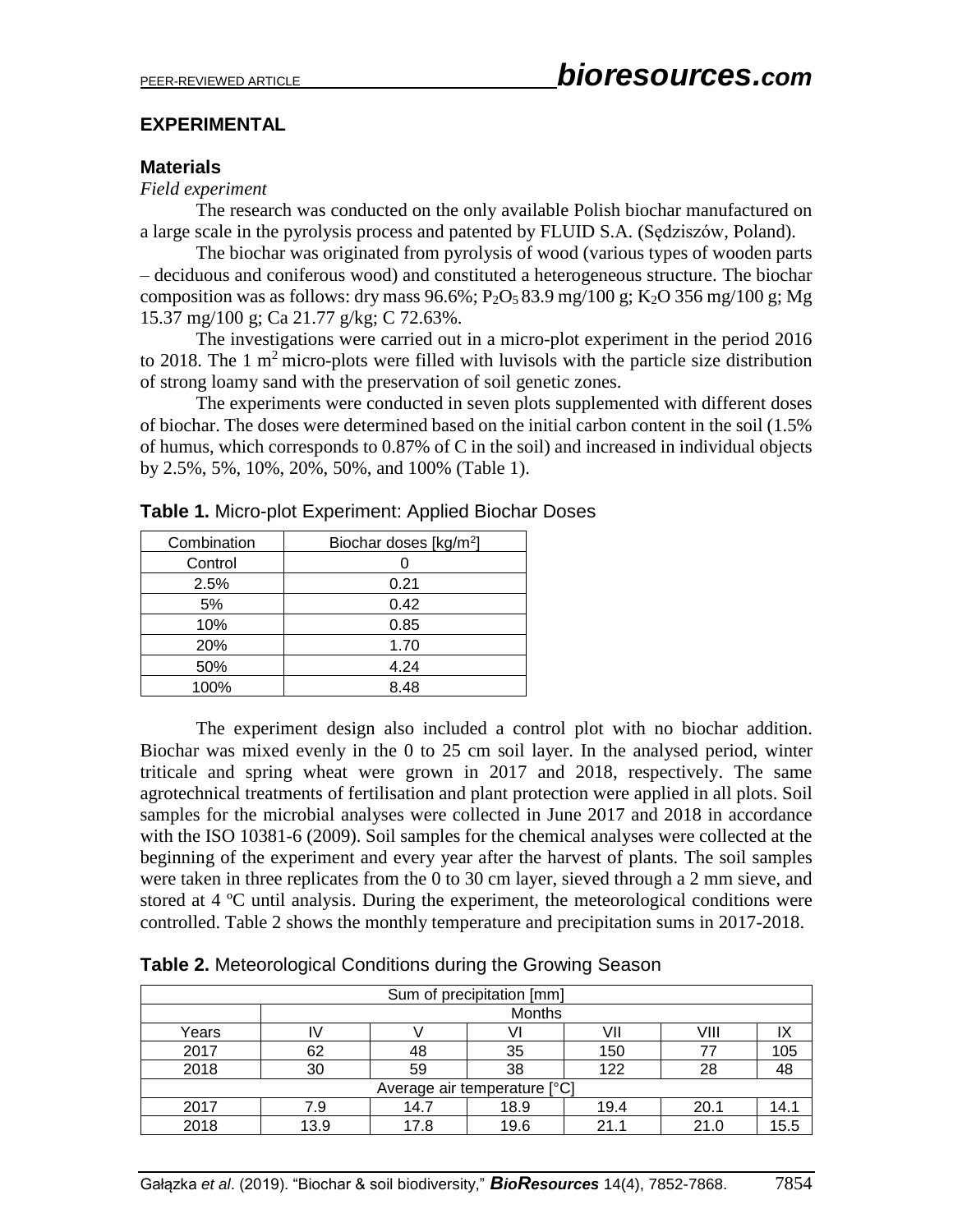#### **Methods**

#### *Physico-chemical parameters*

The organic carbon was determinate using the Turin method [PB 20.1 Wyd. I – 20.05.1999] and total nitrogen - flow spectrometry, wet sample digestion. The exchangeable cations Ca and Mg was determined according to atomic absorption spectrometry  $[PN - R -04020:1994]$ . The available  $P_2O_5$  and  $K_2O$  was determined according Egner-Riehm colorimetric method [PN – R - 04023:1996].

#### *Analysis of bacterial communities and activities*

Enzymatic activities were determined spectrophotometrically based on the soil dehydrogenase activity using the TTC method (Casida *et al.* 1964) and phosphatase activity with the p-NPP method (Tabatabai 1982). Microbial biomass was determined with the chloroform-fumigation-extraction method (Ghani *et al.* 2003). The results of microbial biomass C and N were calculated according to the following formula:  $C_{\text{mic}} = EC/REC$ , where  $EC =$  soluble C in fumigated samples – soluble C in the control (un-fumigated) samples and kEC=  $0.45$  as well as N<sub>mic</sub>.= EN/kEN, where EN= soluble N in fumigated samples – soluble N in the control (un-fumigated) samples and kEN=0.54 (Ghani *et al.* 2003).

#### *The soil glomalin content*

The glomalin content was determined as proposed by Wright *et al.* (1996). The concentrations of both total glomalins (TG) and easily extractable glomalins (EEG) were determined. The content of glomalin-related soil proteins (GRSP) was determined as well. The glomalin concentrations were determined spectrophotometrically. A detailed description of the methodology and the introduced modifications is provided in Gałązka *et al.* (2017b and 2018).

#### *Assessment of the functional diversity of microorganisms using Biolog EcoPlate*

The basic parameters of soil biodiversity and the metabolic profile were determined with the Biolog EcoPlate method (Biolog Inc., Harward, CA). The Biolog EcoPlate method is very popular and often used in assessing the functional diversity of soils. In particular, this method gives good results in assessing changes in functional biodiversity of soils under the influence of the addition of external factors to the soil, *e.g.* biochar. First, 1 g of freshly collected soil samples was suspended in a bottle containing 99 mL of sterile water, followed by shaking for 20 min at 20  $^{\circ}$ C (Garland and Mills 1991). For further analysis, readings at 144 h were chosen as the most suitable values representing optimum optical density. Average well colour development (AWCD) after 144 h of incubation was calculated for each plate as a mean of optical densities  $(OD<sub>590</sub>)$  from 31 wells (corrected by subtracting the optical density of the control well without a carbon source). The methodology is described in detail in Gałązka *et al.* (2017a). Additionally, AWCD was calculated for each group of substrates, assuming  $OD_{590} = 0.25$  as a threshold value, below which the substrate is considered as unmetabolized. Based on data obtained at 144 h, the Richness (*R*), Shannon-Weaver (*H*'), Evenness (*E*), and average well colour development (AWCD) indices were calculated. The AWCD was evaluated according to Garland and Mills (1999) in accordance with the formula  $AWCD = \sum (C-R)/95$ ; where *C* was the absorbency in each well, and *R* was the absorbency in the control well. The Shannon– Wiener (*H*<sup>'</sup>) index was evaluated in accordance with formula  $H' = -\Sigma \pi i(\ln \pi i)$ , pi was the ratio of the absorbance of each well to the absorbency of all wells (Gomez *et al.* 2004).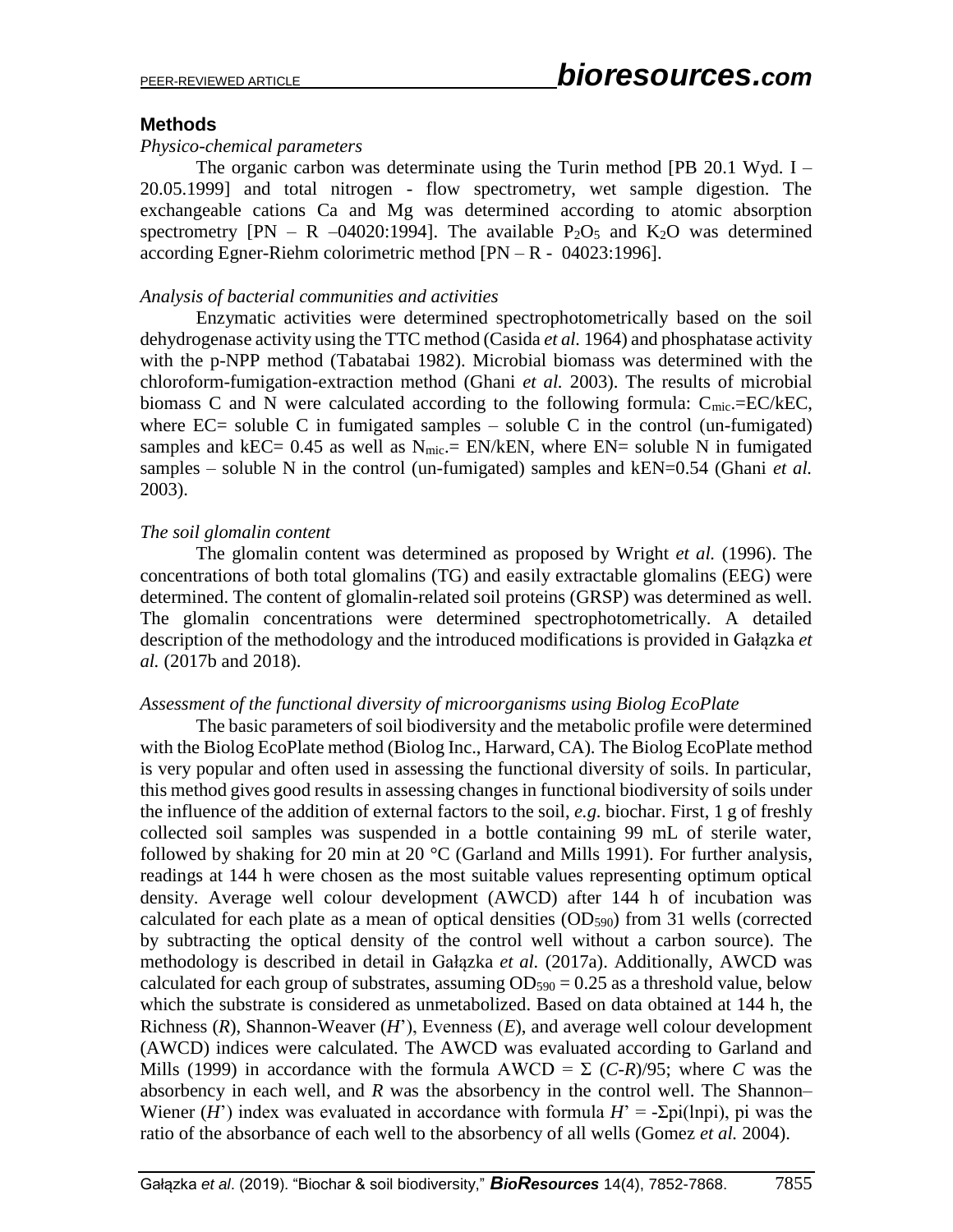## *Statistical analysis*

The main statistical analyses were performed using the package STATISTICA.PL (StatSoft. Inc., version 10.0, Tulsa, OK, USA). The collected data was subjected to an analysis of variance (ANOVA) for the comparison of means, and significant differences were calculated according to post-hoc Tukey's HSD test at a  $P < 0.05$  significance level. The cluster analysis methods were applied to standardised data from the average absorbance values at 144 h (Biolog EcoPlate, Biolog Inc., Harward, CA, USA). The results were also subjected to principal component (PC) analysis to determine the common relations between the biochar doses and microbial activity and functional diversity.

# **RESULTS AND DISCUSSION**

## **Assessment of the Microbial Diversity**

The basic parameters of the biological activity in the soil were determined in relation to the biochar doses applied (Fig. 1). Soil enzymes are strongly associated with microorganisms and they play an important role in catalyzing reactions indispensable in life processes of soil microorganisms, decomposition of organic residues, circulation of nutrients, and forming organic matter and soil structure. Dehydrogenases are closely related to the microbiological activity of soils, as they occur not only within living cells, where they catalyze the oxidoreductive processes. The highest dehydrogenase activity was determined in the soil supplemented with 5 to 20% of biochar (Fig. 1a).

These results may indicate higher enzymatic activity after using biochar. Dehydrogenases belong to the enzymes displaying strong fluctuations in their activities caused by addition some substances such as biochar to soil, as they are in close relation to microbial activity dynamics. The highest acid phosphatase activity was found in the soil with the addition of 10 and 20% of biochar (Fig. 1b), and alkaline phosphatase exhibited the highest values in the soil treated with a biochar dose of 10% (Fig. 1c). Determining alkaline and acid phosphatase in the soil samples provides a large amount of information about biological characteristics of the soil. Phosphatase activity in soil reflects the activity of enzymes associated with soil colloids and humic substances and frees phosphatases in the soil solution and phosphatases associated with live and dead cells, plants, and microorganisms.

The relationship Increased enzymatic activity in the soil indicates enhanced activity of soil microorganisms, which is reflected in soil quality. Higher enzymatic activity in soil after application of biochar was also reported by Anderson *et al.* (2011). However, it is very important to choose an optimal biochar dose sustaining biological activity. It was found in the present study that the doses over 20% caused a decline in soil enzymatic activity.

The activity of these enzymes showed the highest correlation with microbial biomass and microbial community in soils. The addition of biochar to the soil can increase the organic carbon content, which promotes the growth of microflora, thereby enhancing its mineralisation activity (Anderson *et al.* 2011). An increase in the content of organic matter contributes to increased total soil porosity, which in turn leads to reduction in soil specific density (Vitkova *et al.* 2017).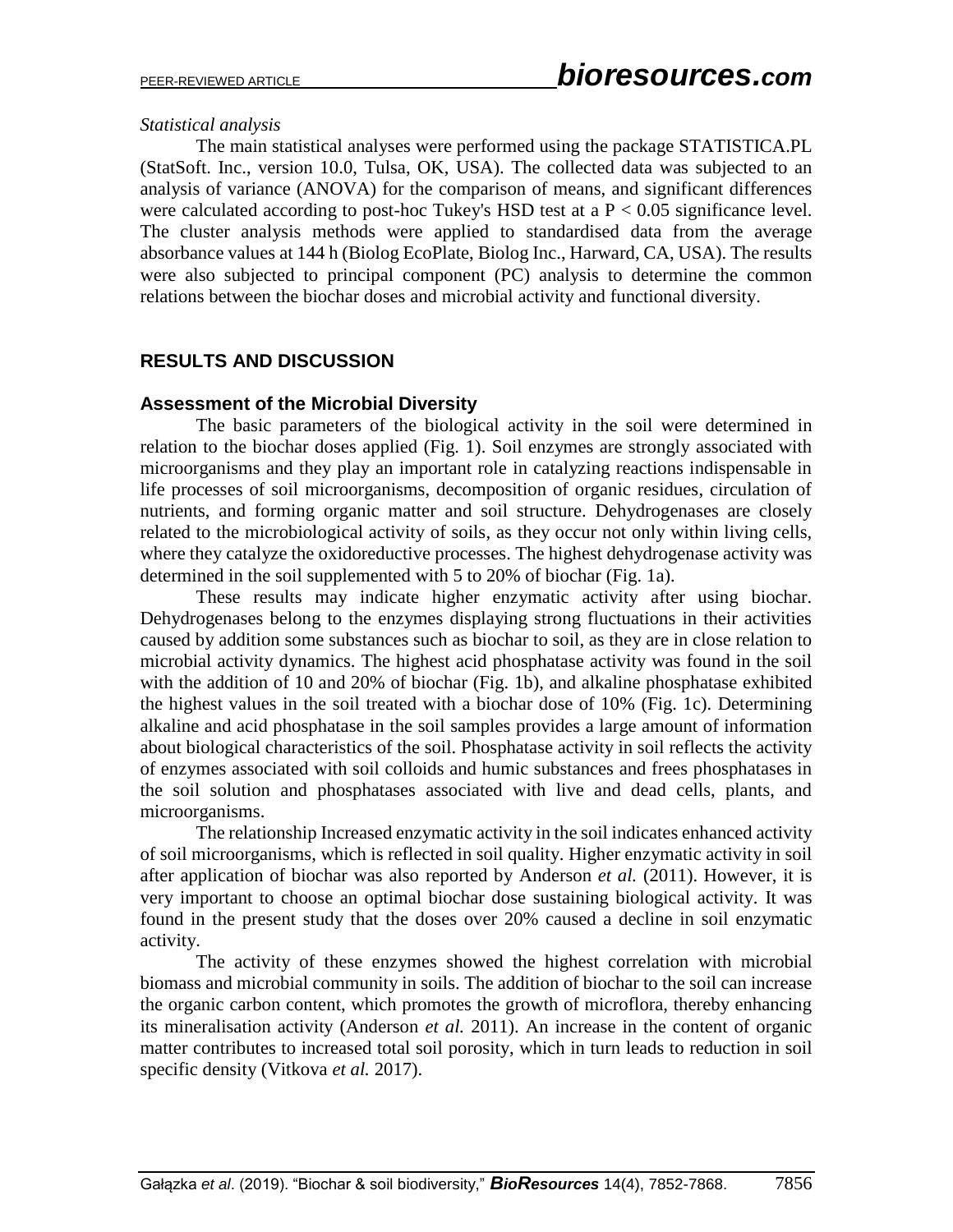





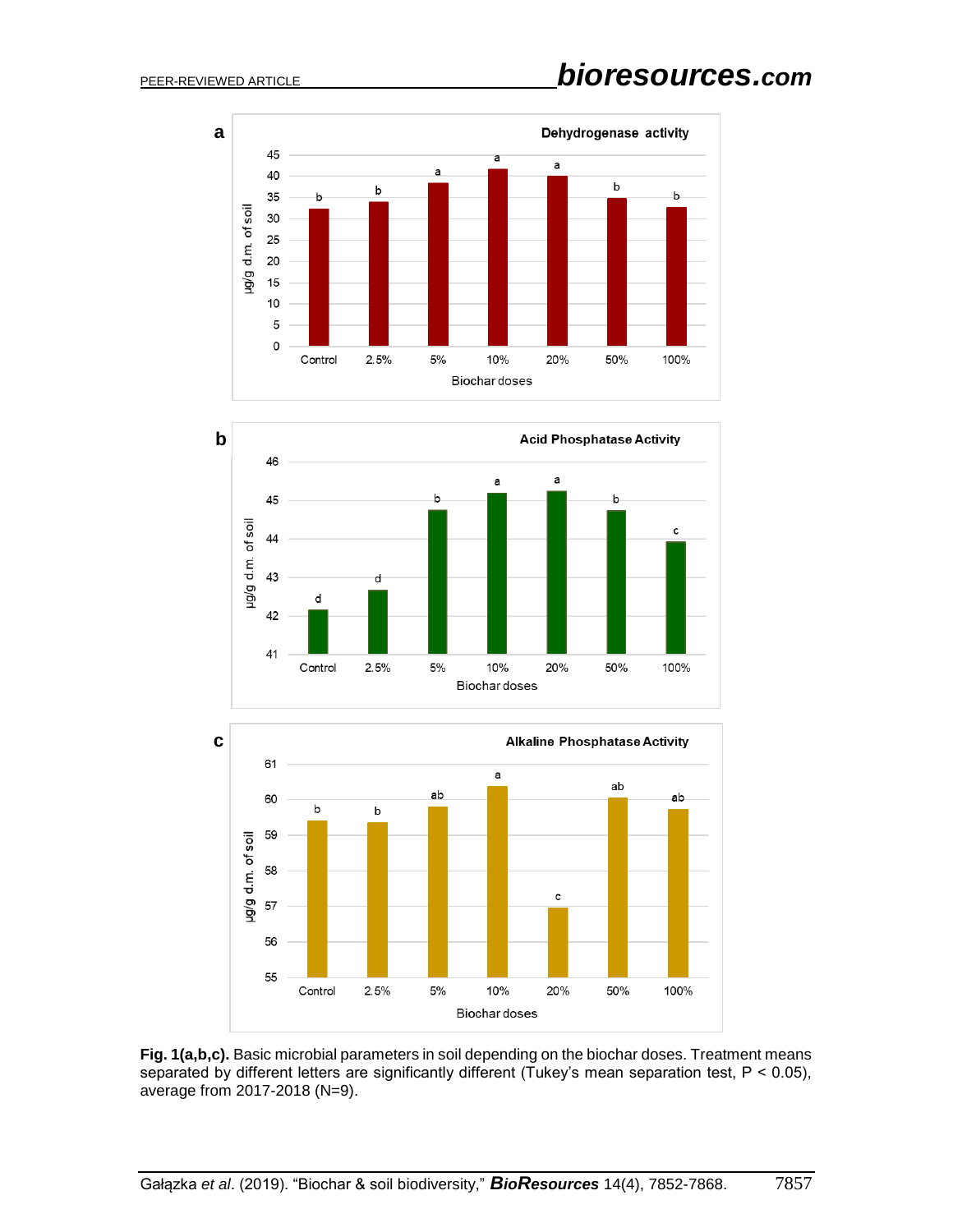





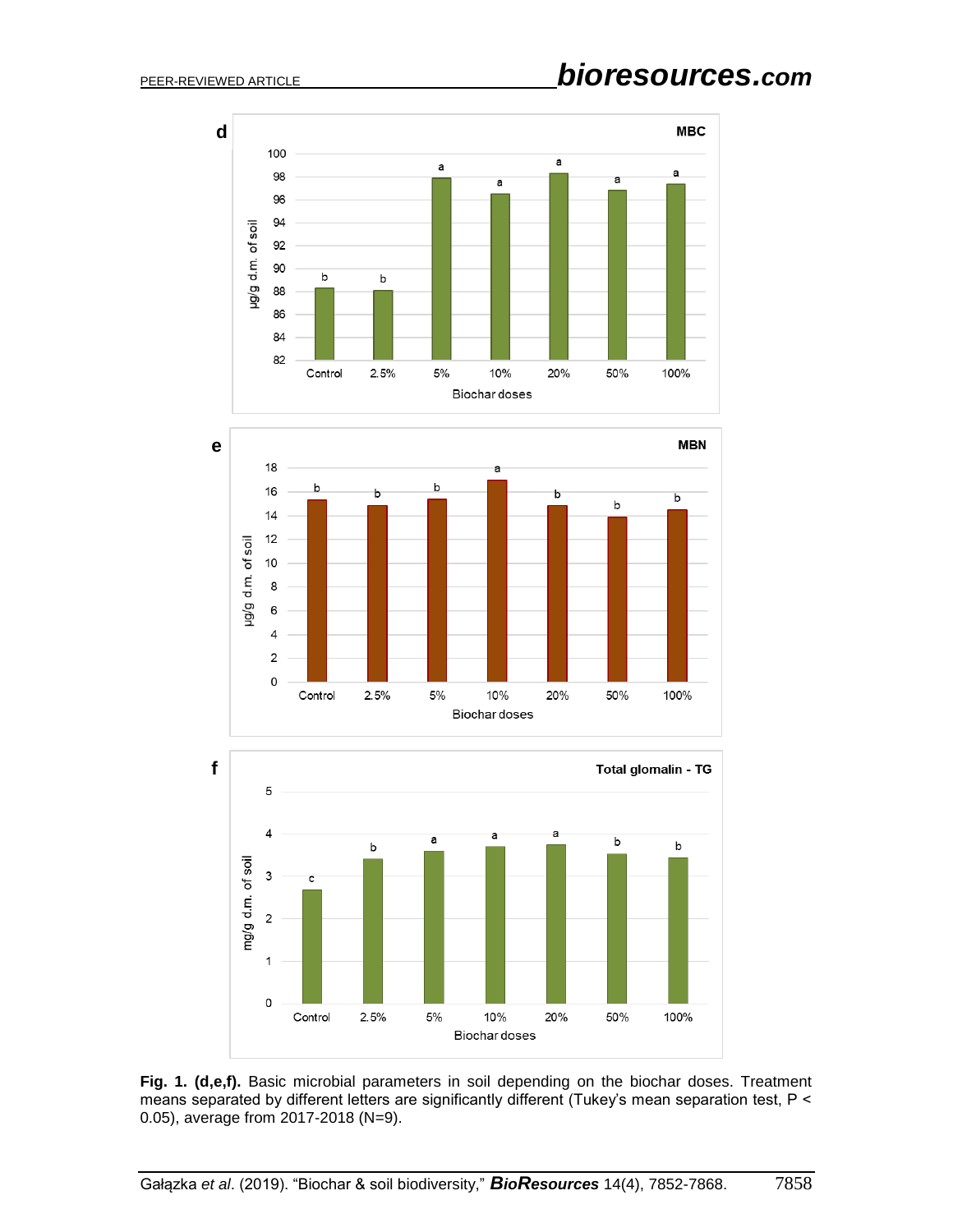

**Fig. 1(g).** Basic microbial parameters in soil depending on the biochar doses. Treatment means separated by different letters are significantly different (Tukey's mean separation test,  $P < 0.05$ ), average from 2017-2018 (N=9).

There were no significant differences in the MBC content in the microbial biomass between the doses from 5 to 100%. The MBC content increased compared with the control, at 5% biochar addition (Fig. 1d). In turn, the highest nitrogen content in the microbial biomass was noted in the soil supplemented with 10% of biochar (Fig. 1e). The quality of the soil environment and therefore the improvement of the soil structure were greatly influenced by the content of glomalins in the soil (Gałązka and Gawryjołek 2015). Glomalins are soil glycoproteins produced by mycorrhizal fungi. Their content in the soil indicates increased abundance of mycorrhizal fungi and greater soil stability (Gałązka *et al.* 2015, 2017). The highest content of total glomalins (TG) was found in the soil with the 5 to 20% addition of biochar (Fig. 1f), whereas the highest levels of easily extractable glomalins were determined at the 20 to 50% biochar doses (Fig. 1g). The chemical properties of soils in relation to the applied biochar dose is presented in Table 2. The biocarbon doses induced no statistically significant changes in the soil chemical parameters, except for the  $C_{org}$  content in soils with the addition of biochar above 20%. The pH of the soil remained at the same level. In addition, an increase in the phosphorus and potassium contents between the samples tested in 2016 and 2018 was observed. The Mg content remained at the same level (Table 3).

| Combination |      |                   |       | mg per 100 g of soil |      |             |      |                               |      |      |  |
|-------------|------|-------------------|-------|----------------------|------|-------------|------|-------------------------------|------|------|--|
|             |      | pH <sub>KCI</sub> |       | C <sub>org</sub> [%] |      | $P_{Egner}$ |      | $\mathsf{K}_{\mathsf{Egner}}$ |      | Mg   |  |
|             | 2016 | 2018              | 2016  | 2018                 | 2016 | 2018        | 2016 | 2018                          | 2016 | 2018 |  |
| Control     | 6.9  | 6.5               | 0.858 | 0.823                | 12.5 | 13.1        | 3.8  | 6.2                           | 5.3  | 5.2  |  |
| 2.5%        | 6.6  | 6.5               | 0.847 | 0.841                | 13.0 | 13.7        | 4.3  | 6.5                           | 6.2  | 5.2  |  |
| 5%          | 6.8  | 6.6               | 0.899 | 0.870                | 12.8 | 14.7        | 4.0  | 6.6                           | 5.8  | 5.3  |  |
| 10%         | 6.8  | 6.6               | 0.910 | 0.870                | 13.6 | 13.9        | 4.1  | 6.3                           | 5.7  | 5.0  |  |
| 20%         | 6.7  | 6.6               | 0.963 | 0.978                | 13.9 | 13.9        | 4.3  | 6.2                           | 6.0  | 5.3  |  |
| 50%         | 6.7  | 6.6               | 0.922 | 0.997                | 13.1 | 14.3        | 4.0  | 7.3                           | 6.0  | 5.3  |  |
| 100%        | 6.6  | 6.6               | 0.846 | 1.200                | 12.8 | 13.9        | 3.7  | 7.7                           | 5.7  | 4.9  |  |

**Table 3.** Chemical Properties of Soils in Relation to the Applied Biochar Dose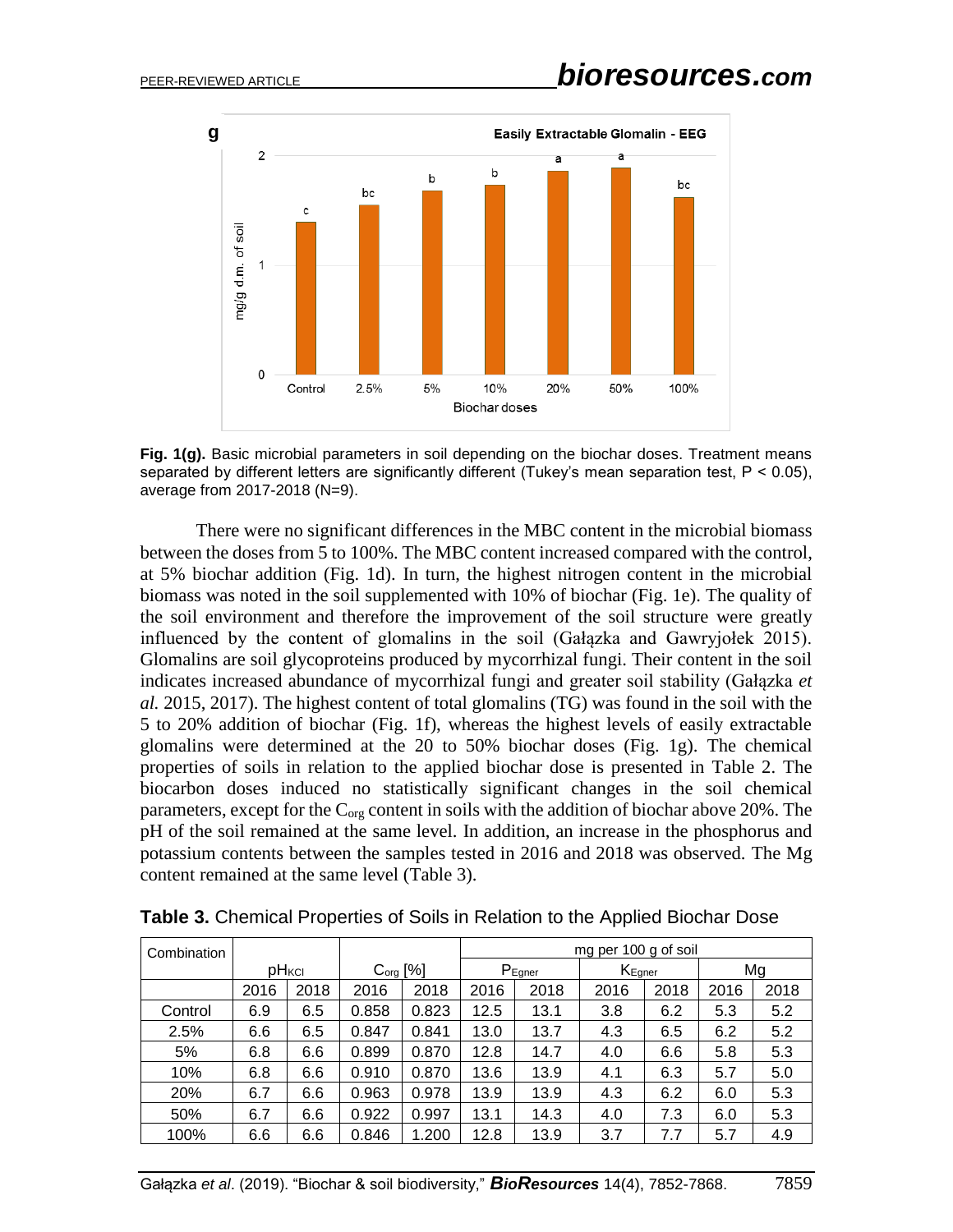The addition of biochar into the soil had a statistically significant impact on changes in the functional soil biodiversity and the utilisation of particular groups of carbon and nitrogen compounds. From the five main groups of compounds used as carbon sources, all groups were utilised most easily by the microorganisms (Fig. 2). Increased utilisation of amino acids at the 10% biochar dose (Fig. 2a) and amines and amides (Fig. 2b) at 5 and 10% of biochar was observed. In the case of carboxylic acids (Fig. 2c) and carbohydrates (Fig. 2d), there was no significant effect of the biochar dose on an increase in the utilisation of these compounds, compared with the control. In turn, there was a significant decrease in the activity of carboxylic acids at the biochar dose of 5 to 10% and carbohydrates at the biochar dose of 10 to 20%. Higher increased utilisation of polymers was observed at 5% and 20% of biochar (Fig. 2e). Increased utilisation of selected carbon groups at the 5, 10, and 20% doses of biochar may indicate higher microbial activity in the soil.



**Fig. 2(a,b).** Effect of different biochar doses on microbial community catabolic diversity evaluated by substrate utilisation in the Biolog EcoPlate incubated for 144 h. Treatment means separated by different letters are significantly different (Tukey's mean separation test, *P* < 0.05). a). percentage of utilisation of amino acids; b) percentage of utilisation of amines and amides; c) percentage of utilisation of carboxylic and acetic acids; d) percentage of utilisation of hydrocarbons; e) percentage of utilisation of polymers.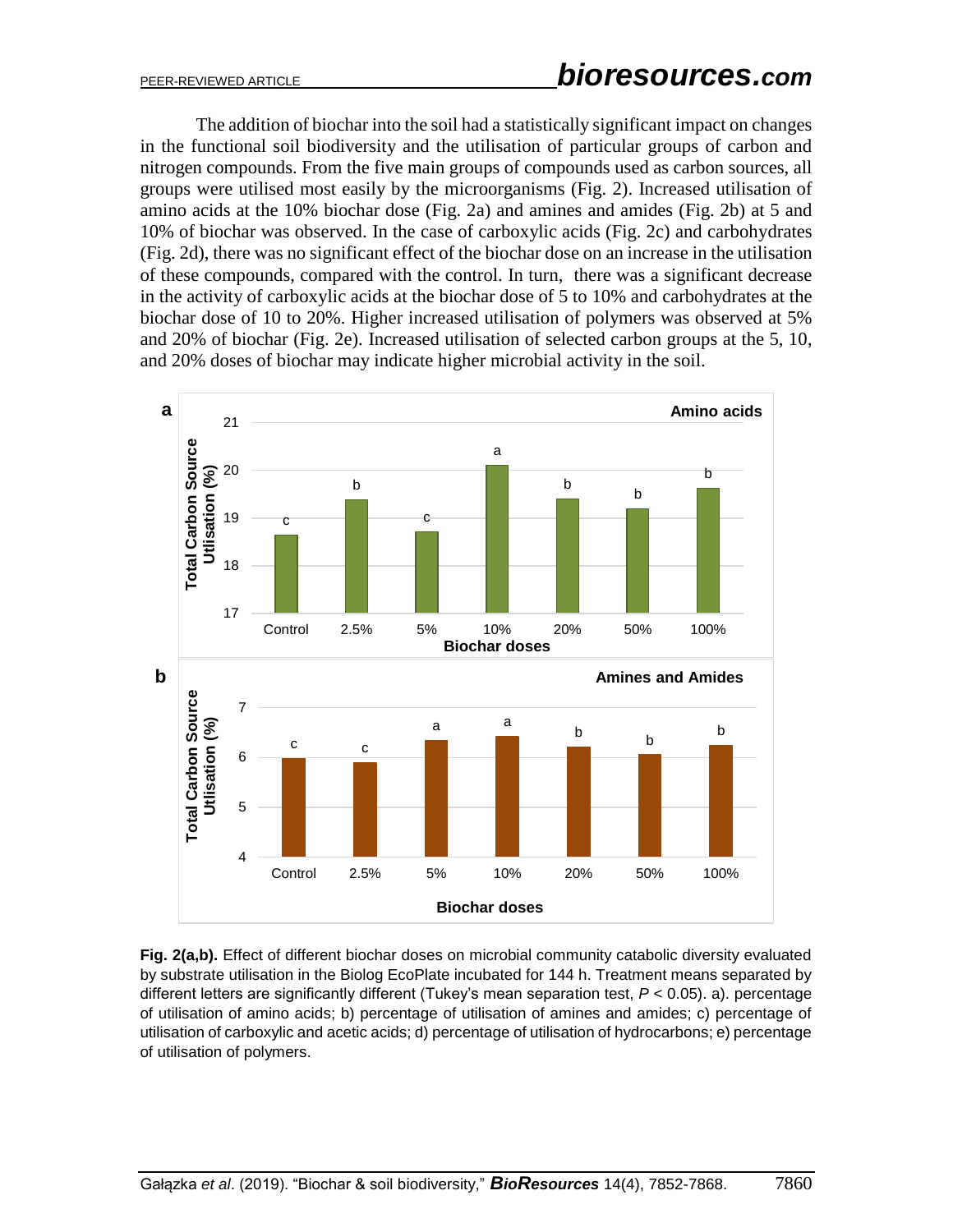

**Fig. 2(c,d,e).** Effect of different biochar doses on microbial community catabolic diversity evaluated by substrate utilisation in the Biolog EcoPlate incubated for 144 h. Treatment means separated by different letters are significantly different (Tukey's mean separation test, *P* < 0.05). a). percentage of utilisation of amino acids; b) percentage of utilisation of amines and amides; c) percentage of utilisation of carboxylic and acetic acids; d) percentage of utilisation of hydrocarbons; e) percentage of utilisation of polymers.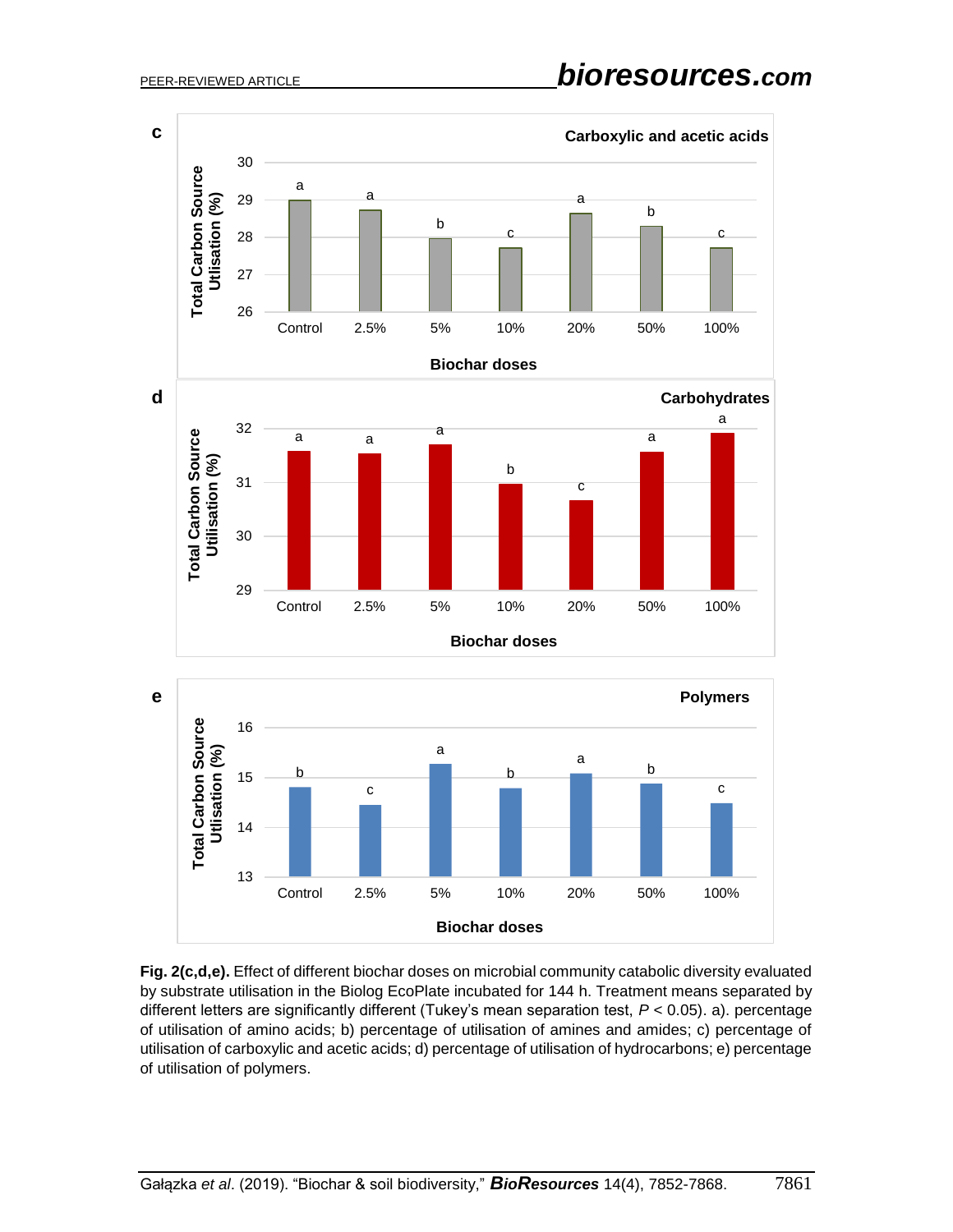From the 31 different carbon sources, the highest rates of substrate utilisation was recorded for the soil supplemented with 5% and 10% of biochar, and D-Gluconic Acid gamma-Lactone, Glucose-1-Phosphate, Putrescine, L-Threonine, Glycyl-L-Glutamic Acid, Glycerol Phosphate, L-Serine, L-Asparagine, and D-Malic Acid were the most commonly utilised substrates (Fig. 3). Lower activity in the utlisation of carbon sources was observed using a biochar dose of 2.5%, 50%, and 100%.



**Fig. 3.** The carbon utilisation patterns of the 31 substrates located only on the Biolog EcoPlates date incubated for 144 h.

Based on the diversity indices (Shannon-Weaver diversity index (*H*'), substrate richness  $(R)$ , substrate evenness  $(E)$ , and average well colour development  $(AWCD_{590})$  in the Biolog EcoPlate incubated for 144 h, the highest soil biodiversity was in the biochar supplementation dose of 5 to 20% (Table 3).

The carbohydrates and amines/amides were characterised by the highest metabolic activity, while the lowest activity was determined for polymers. The samples supplemented with 10% and 20% of biochar were characterised by the highest AWCD values and biodiversity indices (Table 3). These samples were also characterised by the most intense metabolic activity.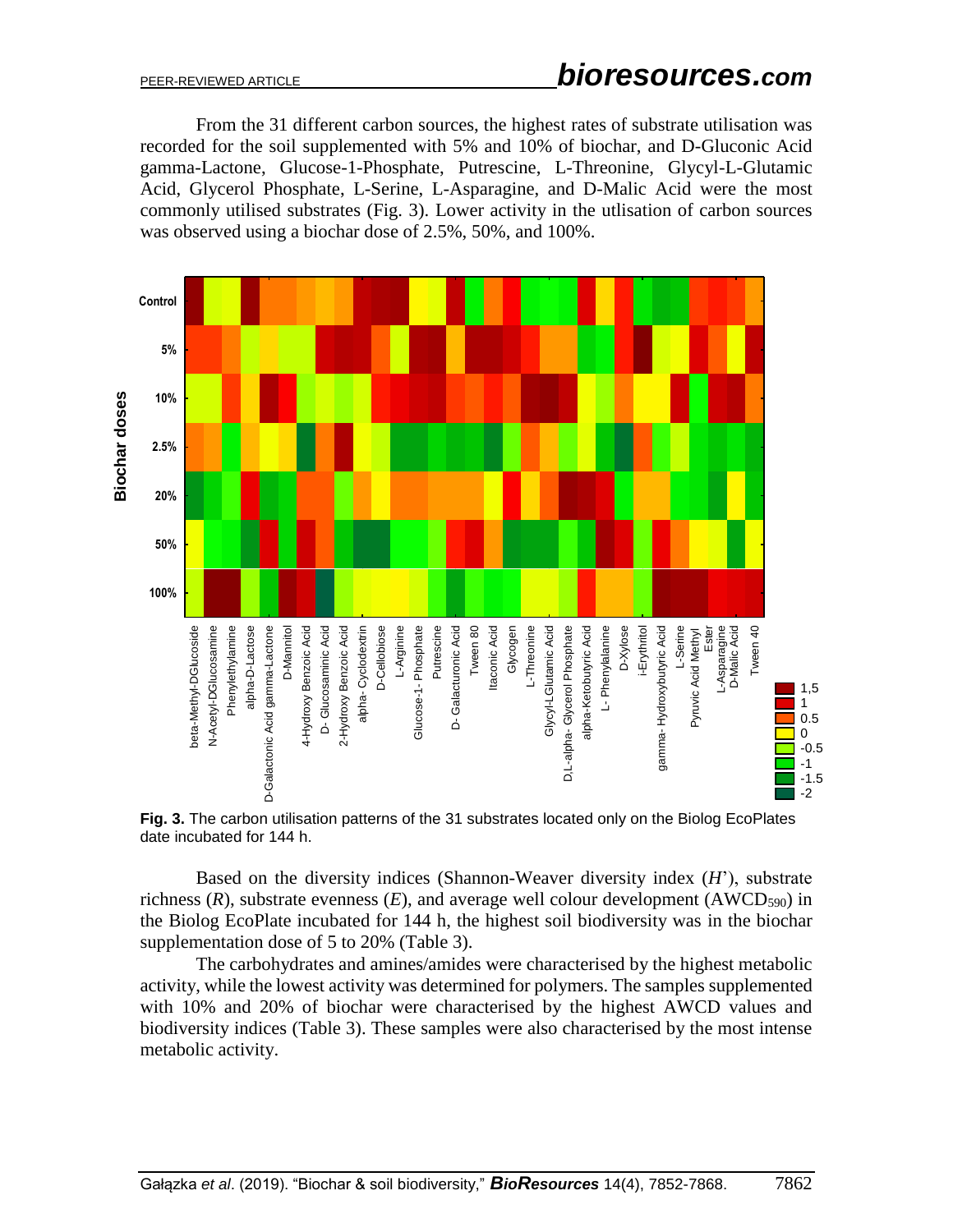**Table 3.** Effect of Biochar Doses on the Catabolic Diversity of the Microbial Community Evaluated by the Shannon-Weaver Diversity Index (*H'*), Substrate Richness (*R*), Substrate Evenness (*E*), and Average Well Colour Development (AWCD590) in the Biolog EcoPlate Incubated for 144 h.

| Combination | Shannon-Weaver   | <b>Richness</b>   | Evenness          | AWCD <sub>590</sub> |  |
|-------------|------------------|-------------------|-------------------|---------------------|--|
| Control     | $3.36 \pm 0.003$ | $28.89 \pm 0.192$ | $0.990 \pm 0.001$ | $1.829 \pm 0.077$   |  |
| 2.5%        | $3.37 \pm 0.013$ | $28.78 \pm 0.509$ | $0.993 \pm 0.001$ | $1.758 \pm 0.031$   |  |
| 5%          | $3.57 \pm 0.008$ | $30.11 \pm 0.385$ | $0.991 \pm 0.004$ | $1.876 \pm 0.057$   |  |
| 10%         | $3.57 \pm 0.004$ | $30.78 \pm 0.694$ | $0.983 \pm 0.005$ | $1.943 \pm 0.089$   |  |
| <b>20%</b>  | $3.66 \pm 0.007$ | $29.56 \pm 0.385$ | $0.983 \pm 0.003$ | $1.988 \pm 0.121$   |  |
| 50%         | $3.34 \pm 0.015$ | $26.89 \pm 0.769$ | $0.993 \pm 0.011$ | $1.744 \pm 0.084$   |  |
| 100%        | $3.36 \pm 0.004$ | $26.67 \pm 0.000$ | $0.990 \pm 0.001$ | $1.805 \pm 0.021$   |  |

Note: The values are means  $\pm$  standard error ( $n = 9$ ).

Cluster analysis, including grouping of the treatments and features, was performed on standardised data from the average absorbance values at 144 h (Biolog EcoPlate). The dendrogram was prepared with scaled bond distances on the axis (Ward's method) and boundary marked according to Sneath's criteria. Based on Ward's cluster analysis, two main groups and four subgroups were distinguished. The first group included soils with the addition of biochar at a dose of 5, 10, and 20%, while the second group included soils with biochar supplementation at a dose of 2.5, 50, and 100% as well as the control soil (Fig. 4).



**Fig. 4.** Dendrogram of the bond distances between the carbon utilisation patterns of the substrates located on the Biolog EcoPlates and the biodiversity indicators.

**Ward's Method**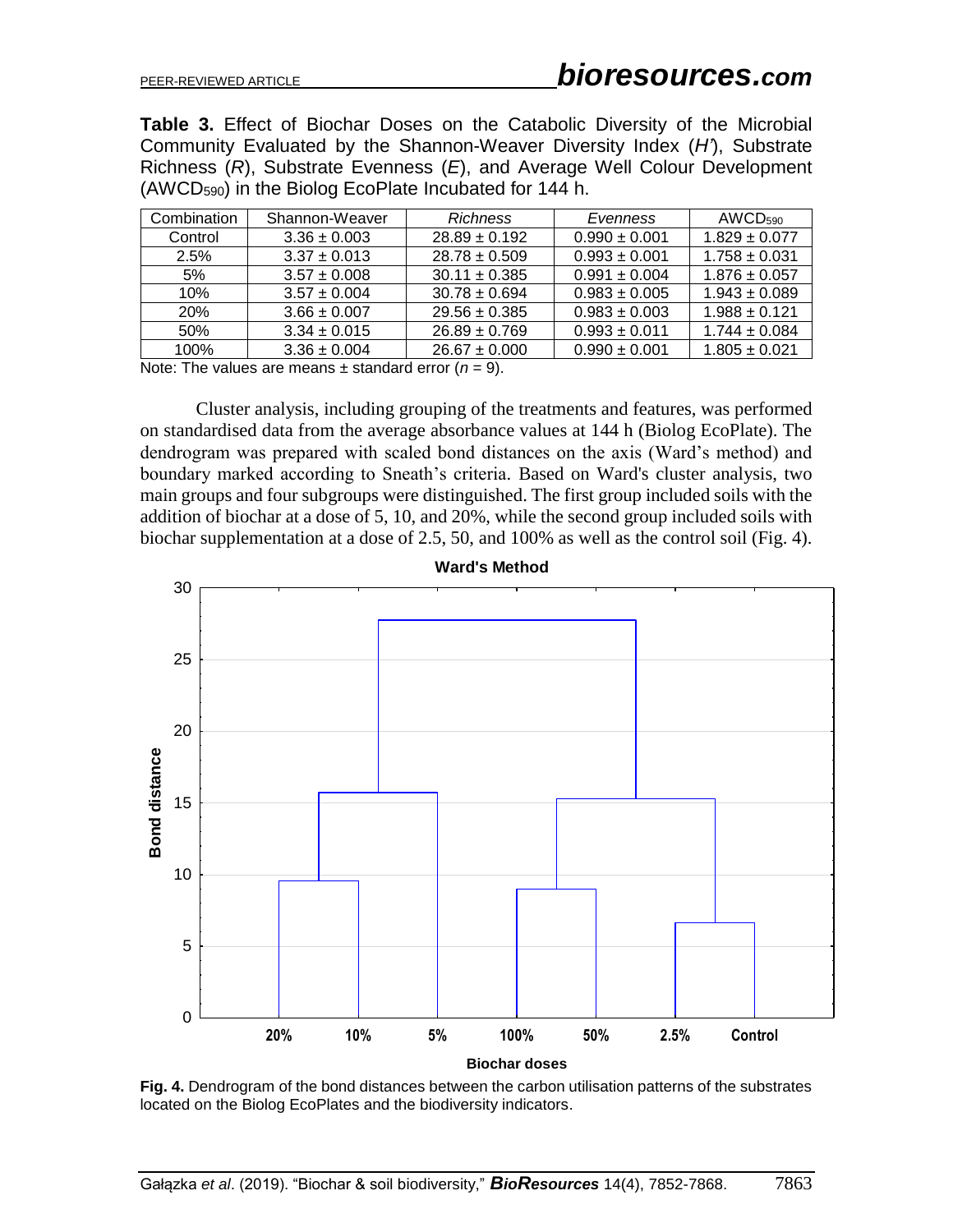

**Fig. 5.** Results of the PCA analysis taking into account of basic microbial parameters, biodiversity indices, and Biolog EcoPlates; average from 2017-2018. Note: Dehydrogenases (DHA) [ug formazan/g d.m. of soil/24 h]; alkaline phosphatase (AlP) [ug p-nitrophenol/g d.m. of soil/h]; acid phosphatase (AcP) [ug p-nitrophenol/g d.m. of soil/h]; microbial biomass carbon (MBC) [ug/g d.m. of soil]; microbial biomass nitrogen (MBN) [ug/g d.m. of soil]; total glomalin content (TG) [mg/g d.m. of soil]; easily extractable glomalin content (EEG) [mg/g d.m. of soil].

Three main groups were distinguished based on the principal component analysis PCA, with strong positive correlations between the biological activity parameters and the biochar doses of 5, 10, and 20% (Fig. 5). There were also strong positive correlations observed between such parameters of soil biological activity as enzymatic activity, carbon content in the microbial biomass, and glomalin content. A strong correlation between parameters of soil biological activity and biodiversity indicators was found in the case of biofuel addition to the soil in an amount from 5 to 20%. Based on the obtained results, it can be concluded that the addition of biochar to the soil in an amount of 5 to 20% may increase biological activity and biodiversity in the soil.

Cui *et al.* (2013) unequivocally demonstrated that addition of 20 and 40 tons/ha of biochar to cadmium- and lead-contaminated soil caused a significant increase in the enzymatic activity of soil microorganisms and thus improved the quality of the soil environment. The authors reported an increase in the activity of cellulases, urine enzymes, and phosphatases, as well as reduced cadmium and lead bioavailability and an increased total number of actinomyces and fungi in the soil. Changes in the biological activity of soils after biochar application were demonstrated by other authors as well. Shi *et al.* (2015) reported significant reduction in the activity of the nitrification inhibitor dicyandiamide in soil after the application of two types of biochar of plant origin (biochar produced from eucalyptus wood as well as coconut and rice straw). Their investigations were carried out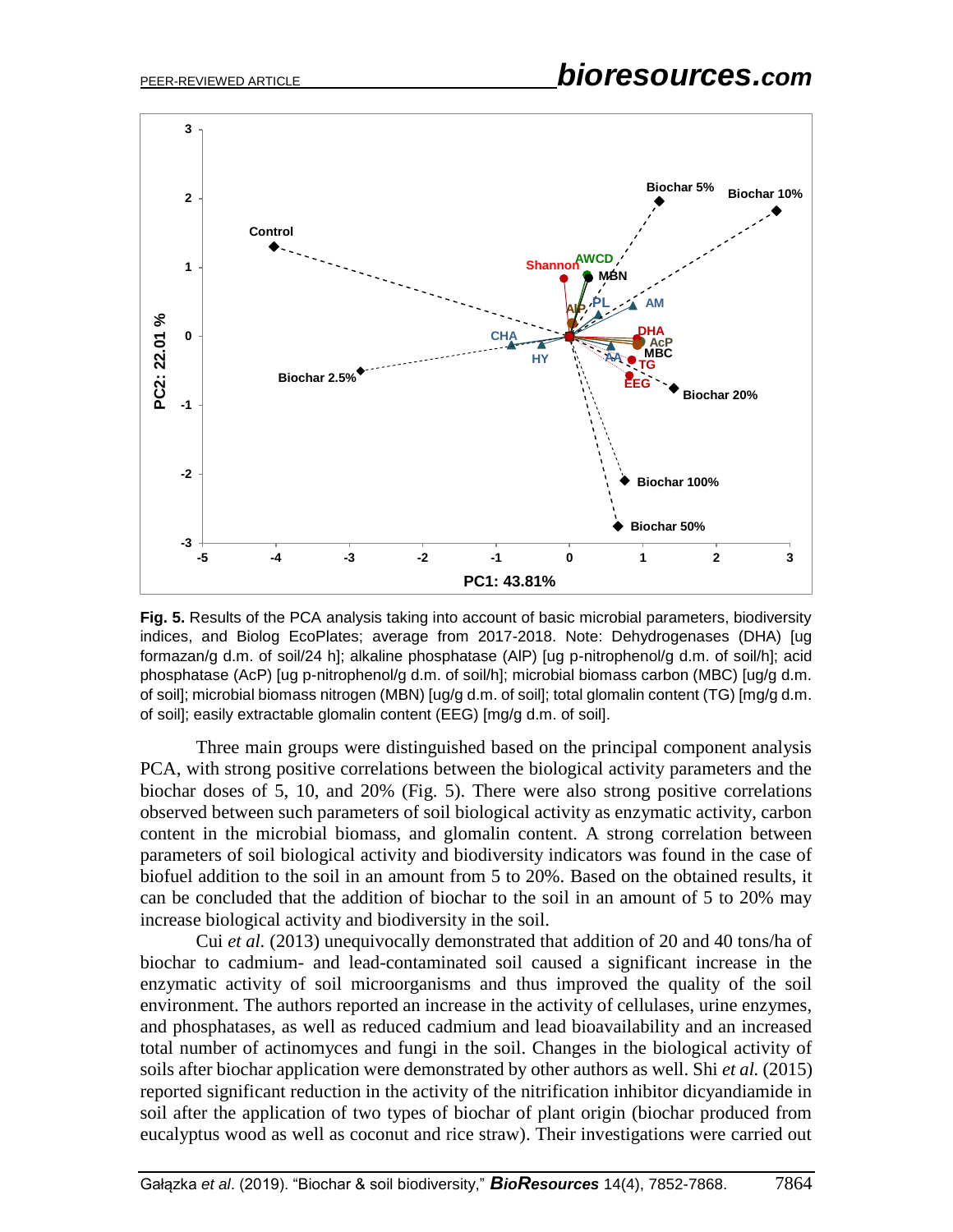on two different soils: Cambisol (pH 7.14) and Latosol (pH 4.83). The inhibition of dicyandiamide resulted in significant changes in nitrogen transformations in the soil and increased the processes of soil nitrogen metabolism and bioavailability.

The results obtained in this work coincide with the results of other authors. Mend et al. (2019) confirmed the impacts of three levels of the wheat straw-derived biochar (1%, 2%, and 4% (w/w) on rhizosphere microbial communities of the wheat (*Triticum aestivum*) seedlings under the fomesafen stress using high-throughput sequencing. Compared with the three addition amounts, amendment with 2% of biochar exhibited the best effects of stimulation of microbial community structure in soil contaminated with fomesafen. Also it was shown that the level of biochar application influences the structure and diversity of soil microbiome and plant performance under abiotic stress conditions (Mend *et al*. 2019). The research of Mierzwa-Hersztek *et al.* (2019) also confirmed that the addition to the soil of wheat straw (WS) and wheat straw biochar (WSB) (300 °C) at  $0.2\%$ ,  $0.5\%$ , 1%, and 2% doses can increase the dehydrogenase activity index, carbon and nitrogen fractions contents, and also changed the microbial community composition (bacteria, fungi, actinobacteria, *Azotobacter* spp., ammonifers, nitrifers, denitrifers, *C. pasteurianum*). Similar results were obtained by Quan *et al.* (2018) who confirmed that the addition of biochar in content 20 t bamboo biochar  $ha^{-1}$  significantly increased soil MBC and bacterial diversity, while biochar BC40 (40 t bamboo biochar ha<sup>-1</sup>) significantly decreased soil MBC but increased bacterial diversity.

# **CONCLUSIONS**

- 1. The highest microbiological activity determined with the Biolog EcoPlate analysis and the basic biological activity parameters was exhibited by the soil supplemented with 5 to 20% biochar.
- 2. The addition of 20% biochar contributed to a statistically significant increase in the total carbon content in the microbial biomass, dehydrogenase activity, acid phosphatase activity, and the overall content of total and easily extractable glomalins.
- 3. The highest values of the Shannon and AWCD indices were calculated for the soil supplemented with biochar at a dose from 5 to 20%.

## **ACKNOWLEDGMENTS**

The research was conducted within the statutory activity of IUNG-PIB (3.13) and the frames of Task 1.4. Multi – Annual Programme IUNG – PIB (2016-2020).

# **REFERENCES CITED**

Ahmed, H. P., and Schoenau, J. J. (2015). "Effects of biochar on yield, nutrient recovery, and soil properties in a canola (*Brassica napus* L)-wheat (*Triticum aestivum* L) rotation grown under controlled environmental conditions," *Bioenergy Research* 8, 1183-1196. DOI: 10.1007/s12155-014-9574-x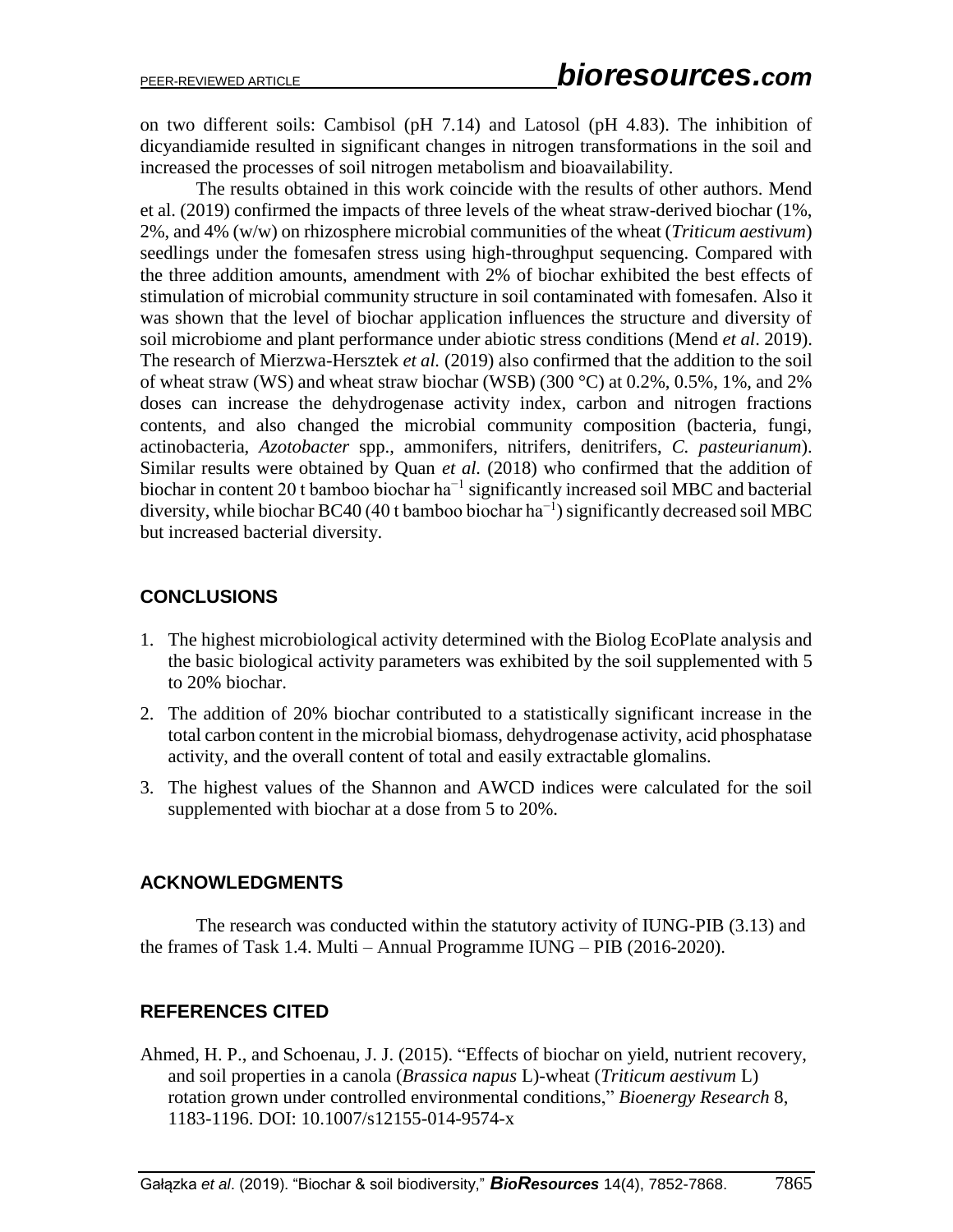- Anderson, C., Condron, L. M., Clough T. J., Fiers, M., Stewart, A., Hilla, R. A., and Sherlock, R. R. (2011). "Biochar induced soil microbial community change: Implication for biogeochemical cycling of carbon, nitrogen and phosphorus," *Pedobioligia* 54, 309-320. DOI: 10.1016/j.pedobi.2011.07.005
- Artiola, J. F., Rasmussen, C., and Freitas, R. (2012). "Effects of a biochar-amended alkaline soil on the growth of romaine lettuce and Bermudagrass," *Soil Science* 177 (9), 561-570. DOI: 10.1097/SS.0b013e31826ba908
- Cao, Y., Ma, Y., Guo, D. J., Wang, Q. J., and Wang, G. F. (2017). "Chemical properties and microbial responses to biochar and compost amendments in the soil under continuous watermelon cropping," *Plant Soil and Environment* 63, 1-7. DOI: 10.17221/141/2016-PSE
- Casida, L. E., Klein, D. A., and Santoro, T. (1964). "Soil dehydrogenase activity," *Soil Science*. 98, 371-376.
- Cui, L., Yan, J., Yang, Y., Li, L., Quan, G., Ding, Ch., Chen, T., Fu, Q., and Chang, A. (2013). "Influence of biochar on microbial activities of heavy metals contaminated paddy fields," *BioResources* 8 (4), 5536-5548. DOI: 10.15376/biores.8.4.5536-5548
- Fletcher, A. J., Smith, M. A., Heinemeyer, A., Lord, R., Ennis, C. J., Hodgson, E. M., and Farrar, K. (2014). "Production factors controlling the physical characteristics of biochar derived from phytoremediation willow for agricultural applications," *Bioenergy Research* 7, 371-380. DOI: 10.1007/s12155-013-9380-x
- Furtak, K., Gawryjołek, K., Gajda, A. M., and Gałązka, A. (2017). "Comparison of biological activity of soil under maize and winter wheat grown in different cultivation techniques," *Plant Soil and Environment* 63(10), 449-454. DOI: 10.17221/486/2017- PSE
- Gałązka, A., and Gawryjołek, K. (2015). "Glomaline glycoprotein produced by mycorrhiza fungus," *Postępy Mikrobiologii* 54, 331-343 (in Polish).
- Gałązka, A., Gawryjołek, K., Gajda, A., Furtak, K., Księżniak, A., and Jończyk, K. (2018). "Assessment of the glomalins content in the soil under winter wheat in different crop production systems," *Plant Soil and Environment* 64(1), 32-37. DOI: 10.17221/726/2017-PSE
- Gałązka, A., Gawryjołek, K., Grządziel, J., Frąc, M., and Księżak, J. (2017a). "Microbial community diversity and the interaction of soil unde2018r maize growth in different cultivation techniques," *Plant, Soil and Environment* 63(6), 264-270. DOI: 10.17221/171/2017-PSE
- Gałązka, A., Gawryjołek, K., Grządziel, J., and Księżak, J. (2017b). "Effect of different agricultural management practices on soil biological parameters including glomalin fraction," *Plant Soil and Environment* 63(7), 300-306. DOI: 10.17221/207/2017-PSE
- Garland, J. L., and Mills, A. L. (1991). "Classification and characterization of heterotrophic microbial communities on the basis of patterns of community-level solecarbon-source utilization," *Applied and Environmental Microbiology* 57, 2351-2359.
- Gebremedhin, G. H., Halieselassie, B., Berhe, D., and Belay, T. (2015). "Effect of biochar on yield and yield components of wheat and post-harvest soil properties in Tigray, Ethiopia," *Journal of Fertilizer & Pesticides* 6(2), 1-4. DOI: 10.4172/2471- 2728.1000158
- Ghani, A., Dexter, M., and Perrott, K. W. (2003). "Hot-water extractable carbon in soils: A sensitive measurement for determining impacts of fertilization, grazing and cultivation," *Soil Biology and Biochemistry* 35, 1231-1243. DOI: 10.1016/S0038- 0717(03)00186-X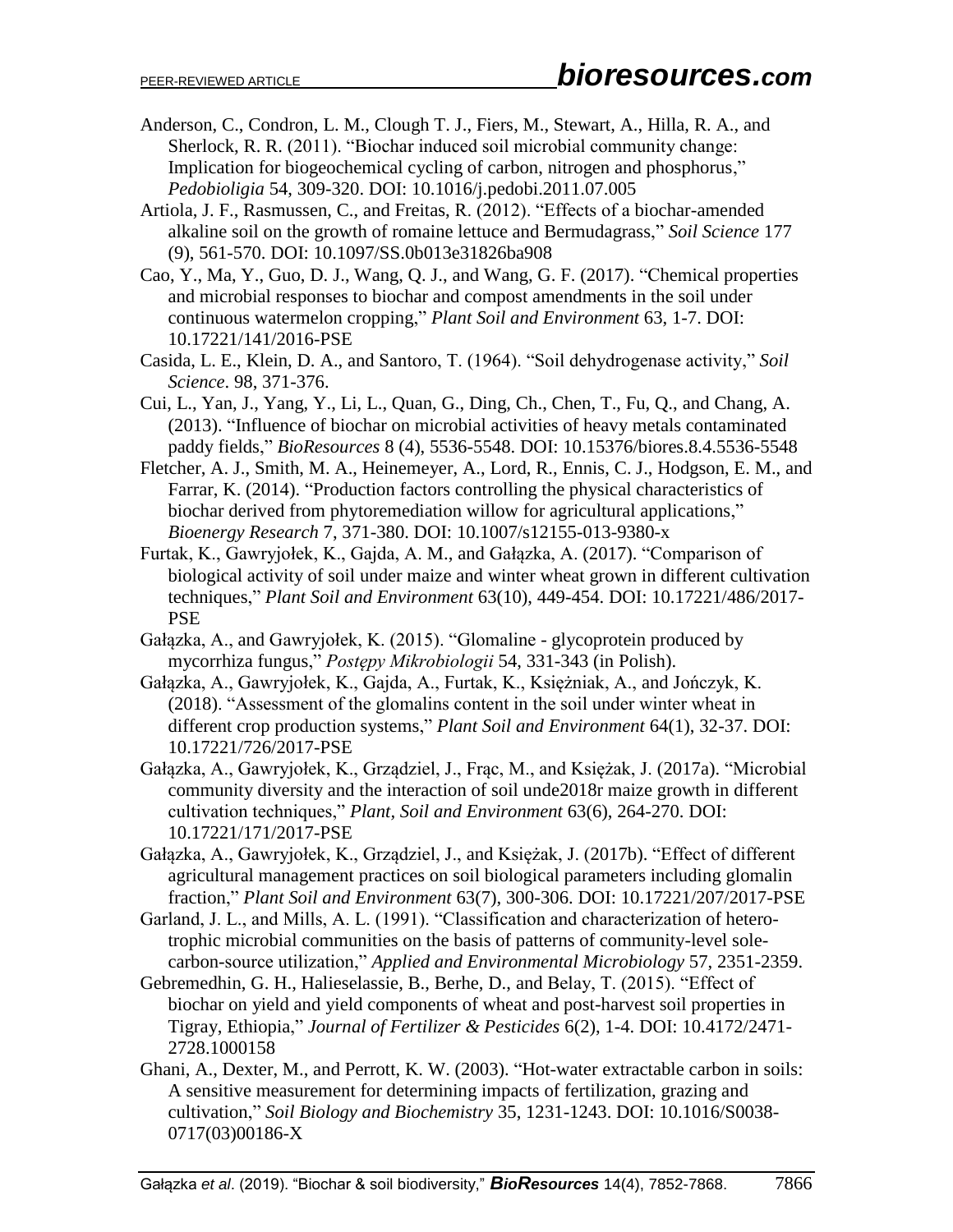- Gomez, E., Garland, J., and Conti, M. (2004). "Reproducibility in the response of soil bacterial community-level physiological profiles from a land use intensification gradient," *Appl. Soil Ecol.* 26, 21-30.
- ISO 10381-6:2009 (2009). "Soil quality Sampling Part 6: Guidance on the collection, handling and storage of soil under aerobic conditions for the assessment of microbiological processes, biomass and diversity in the laboratory," International Organization for Standarization, Geneva, Switzerland.
- Jones, D. L., Rousk, J., Edwards-Jones. G., DeLuca, T. H., and Murphy, D. V. (2012). "Biochar mediated changes in soil quality and plant growth in three year field trial," *Soil Biology and Biochemistry* 45, 113-124. DOI: 10.1016/j.soilbio.2011.10.012
- Kolton, M., Harel, Y. M., Pasternak, Z., Graber, E. R., Elad, Y., and Cytryn, E. (2011). "Impact of biochar application of soil on the root-associated bacteria community of fully developed greenhouse pepper plants," *Applied and Environmental Microbiology* 77(14), 4924-4930. DOI: 10.1128/AEM.00148-11
- Mierzwa-Hersztek, M., Wolny-Koładka K., Gondek K., Gałązka A., and Gawryjołek K. (2019). "Effect of coapplication of biochar and nutrients on microbiocenotic composition, dehydrogenase activity index and chemical properties of sandy soil," *Waste and Biomass Valorization* DOI: 10.1007/s12649-019-00757-z
- Meng, L., Sun, T., Li, M., Saleem, M., Zhang, Q., and Wang C. (2019). "Soil-applied biochar increases microbial diversity and wheat plant performance under herbicide fomesafen stress," *Ecotoxicology and Environmental Safety* 171, 75-83. DOI:10.1016/j.ecoenv.2018.12.065
- Novak, J. M., Ippolito, J. A., Lentz, R. D., Spokas, K. A., Bolster, C. H., Sistani, K., Trippe, K. M., Phillips, C. L., and Johnson, M. G. (2016). "Soil health, crop productivity, microbial transport, and mine spoil response to biochars," *Bioenergy Research* 9, 454-464. DOI: 10.1007/s12155-016-9720-8
- Quan, L. Q., Lei, Z., Song, X. Z., Zhang. Z., Ying. Y., and Peng, C. (2018). "Biochar amendment decreases soil microbial biomass and increases bacterial diversity in moso bamboo (*Phyllostachys edulis*) plantations under," *Environ. Res. Lett*. 13, 044029, DOI: 10.1088/1748-9326/aab53a
- Schulz, H., and Glaser, B. (2012). "Effects of biochar compared to organic and inorganic fertilizers on soil quality and plant growth in a greenhouse experiment," *Journal of Plant Nutrition and Soil Science* 175, 410-422. DOI: 10.1002/jpln.201100143
- Shi, Y., Zhang, L., and Zhao, M. (2015). "Effect of biochar application on the effect of the nitrification inhibitor dicyandiamide in soils," *BioResources* 10(1), 1330-1345. DOI: 10.15376/biores.10.1.1330-1345
- Solaiman, M. Z., Murphy, D. V., and Abbott, L. K. (2011). "Biochars influence seed germination and early growth of seedlings," *Plant and Soil* 353, 273-287. DOI: 10.1007/s11104-011-1031-4
- Tabatabai, M. A. (1982). "Soil enzymes," in: *Methods of Soil Analysis, Part 2*, A. L. Page, R. H. Miller, and D. R. Keeney (eds.), American Society of Agronomy and Soil Science Society of America, Madison, WI, USA.
- Vitkova, J., Kondrlova, E., Rodny, M., Surda, P., and Horak, J. (2017). "Analysis of soil water content and crop yield after biochar application in field conditions," *Plant Soil and Environment* 63, 569-573. DOI: 10.17221/564/2017-PSE
- Woolf, D. (2008). *Biochar as a Soil Amendment: A Review of the Environmental Implications*, Swansea University, Swansea, UK.